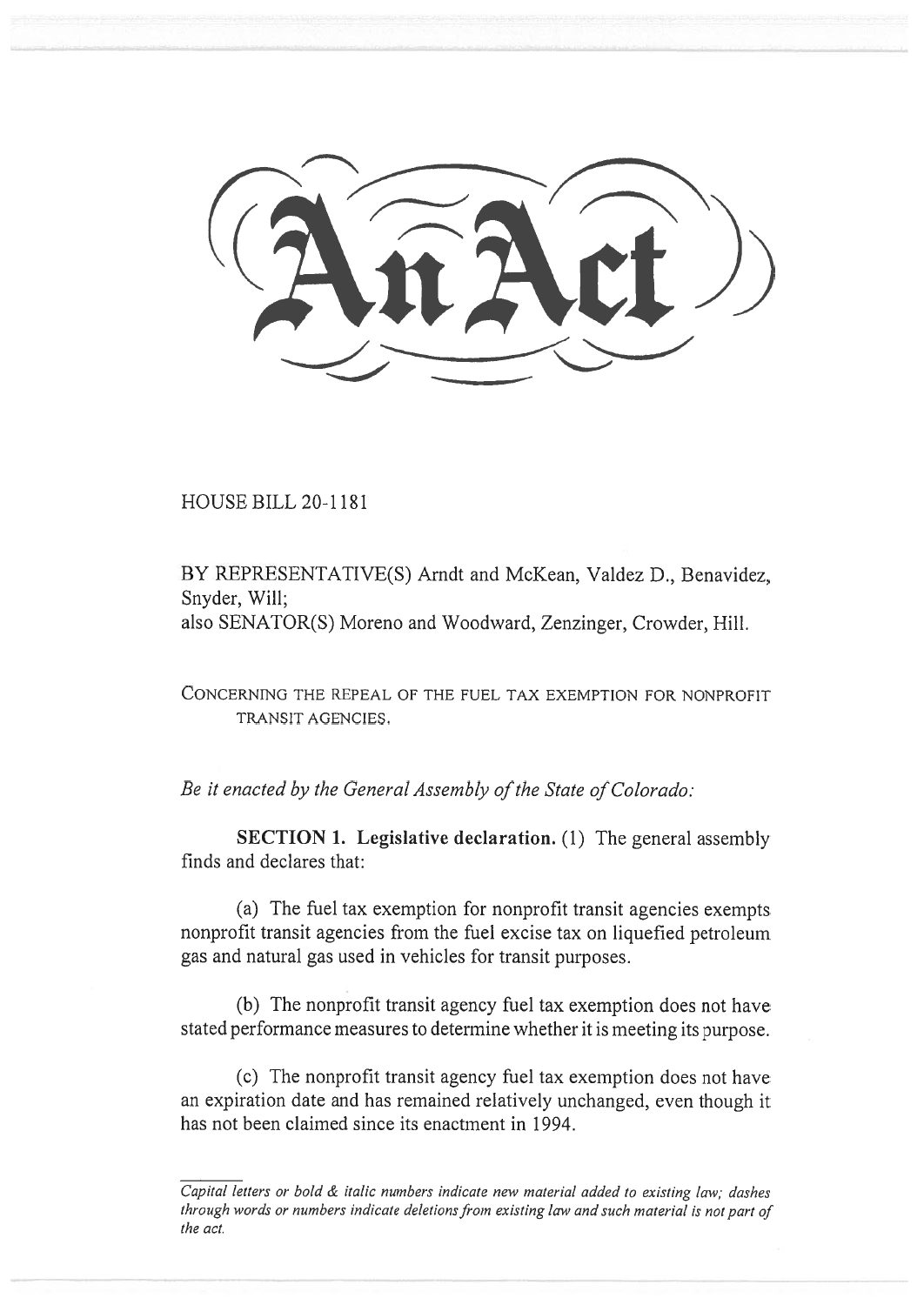(d) The nonprofit transit agency fuel tax exemption not only has not The nonprofit transit exemption not only has not been claimed since its enactment, but only vehicles using liquefied

petroleum gas and natural gas are eligible for the exemption.<br>
(e) There are no transit vehicles in the United States us<br>
(f) Only 15% of transit vehicles in the United States us<br>
or natural gas blends. (e) There are no transit vehicles in the United States that use liquefied petroleum gas.

(f) Only 15% of transit vehicles in the United States use natural gas or natural gas blends.

(2) Therefore, it is the intent of the general assembly to simplify the (2) Therefore, it is the intent of the general assembly to simplify the administration of taxes for the state of Colorado by repealing tax expenditures that have no evaluative component, no expiration date, and that are unclaimed.

are unclaimed.<br> **SECTION 2.** In Colorado Revised Statutes, 39-27-102.5, **repeal** (7) as follows:

**39-27-102.5. Exemptions on tax imposed - ex-tax purchases. 39-27-102.5. Exemptions on imposed -** (7) <del>Motor vehicles that are owned or operated by a nonprofit transit agency</del> ) whoter venicles that are owned or operated by a homprofit transit agency<br>at receives public funds and that are used exclusively in performing the gency's nonprofit functions and activities shall be exempt from the special posed by section 39-27-102 (1)(a) upon liquefied petroleum gas and natural gas. A person who purchases special fuel for the purposes set forth-in-this-subsection  $(7)$  may, in accordance with-section 39-27-103, thereon. and natural gas. A person who purchases special fuel for the purposes set forth in this subsection (7) may, in accordance with section 39-27-103, apply to the department of revenue for a refund of the excise tax paid (7) Motor vehicles that are owned or operated by a nonprofit transit agency<br>that receives public funds and that are used exclusively in performing the<br>agency's nonprofit functions and activities shall be exempt from the s

**SECTION 3. Act subject to petition - effective date.** This act takes effect at 12:01 a.m. on the day following the expiration of the ninety-day period after final adjournment of the general assembly (August 5, 2020, if adjournment sine die is on May 6, 2020); except that, if a ninety-day period after final adjournment of the general assembly (August 5, 2020, if adjournment sine die is on May 6, 2020); except that, if a referendum petition is filed pursuant to section 1 (3) of article V of the state referendum petition is filed pursuant to section 1 (3) of article V of the state constitution against this act or an item, section, or part of this act within such period, then the act, item, section, or part will not take effect unless

## PAGE 2-HOUSE BILL 20-1181 20-1181